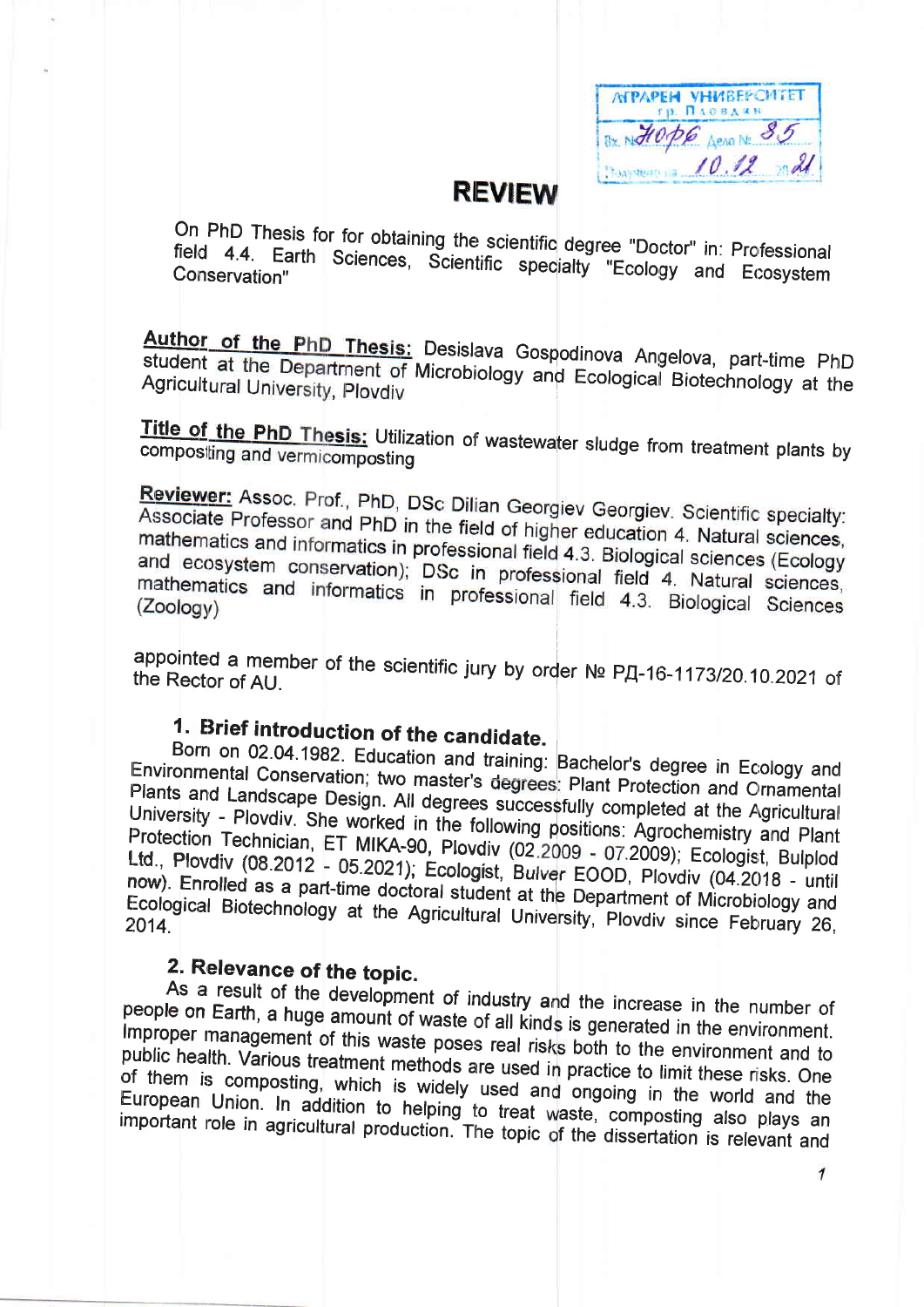helps to expand our knowledge in this field of science and practice.

# 3. Aim, tasks, hypotheses and research methods.

The dissertation is written on 273 pages and contains 38 tables and 97 figures. This is an impressive, significant volume.

The aim of the dissertation is set adequately and is realistically feasible: "Optimizing the utilization of sludge from urban wastewater treatment plants by composting and vermicomposting and turning them into a product useful for agriculture and the environment." The tasks (four in number) set for the implementation of this goal are correctly selected and chronologically arranged.

The hypothesis of the dissertation is correctly formulated and then developed in the chapter presenting the results of the research. The doctoral student is familiar with the issue and has selected adequate research methods.

The methodology of the work is specific and correct. It has been applied accurately and for that the respective set and significant results have been achieved. Experiments with plant test objects have been set, a large amount of raw data has been accumulated, which have been adequately and accurately analyzed by mathematical and statistical methods.

## 4. Presentation of the obtained results.

I highly appreciate the original results of the dissertation, which contribute significantly to the knowledge and application of composting and vermicornposting in the treatment of sludge from wastewater treatment plants. The results are well arranged in the work, illustrated with many figures and tables. Their quantity and quality is sufficient for this type of dissertation.

I consider the results to be completely sufficient for a dissertation in a professional field 4.4. Earth Sciences, Scientific specialty "Ecology and Ecosystem Conservation".

# 5. Discussion of the results obtained and references.

The discussion of the obtained results is done in two main aspects - comparison with already known, published materials and building on them. The differences and similarities of the obtained results and those in the literature are discussed.

Chapter "References" includes 481 sources, of which 9 in Cyrillic and 472 in Latin. This is a significant amount of information that the doctoral student has worked with and analyzed. Shows her excellent knowledge of the relevant issues.

#### 6. Contributions of the dissertation.

The contributions of the dissertation are seven in number: four scientific and three scientific-applied.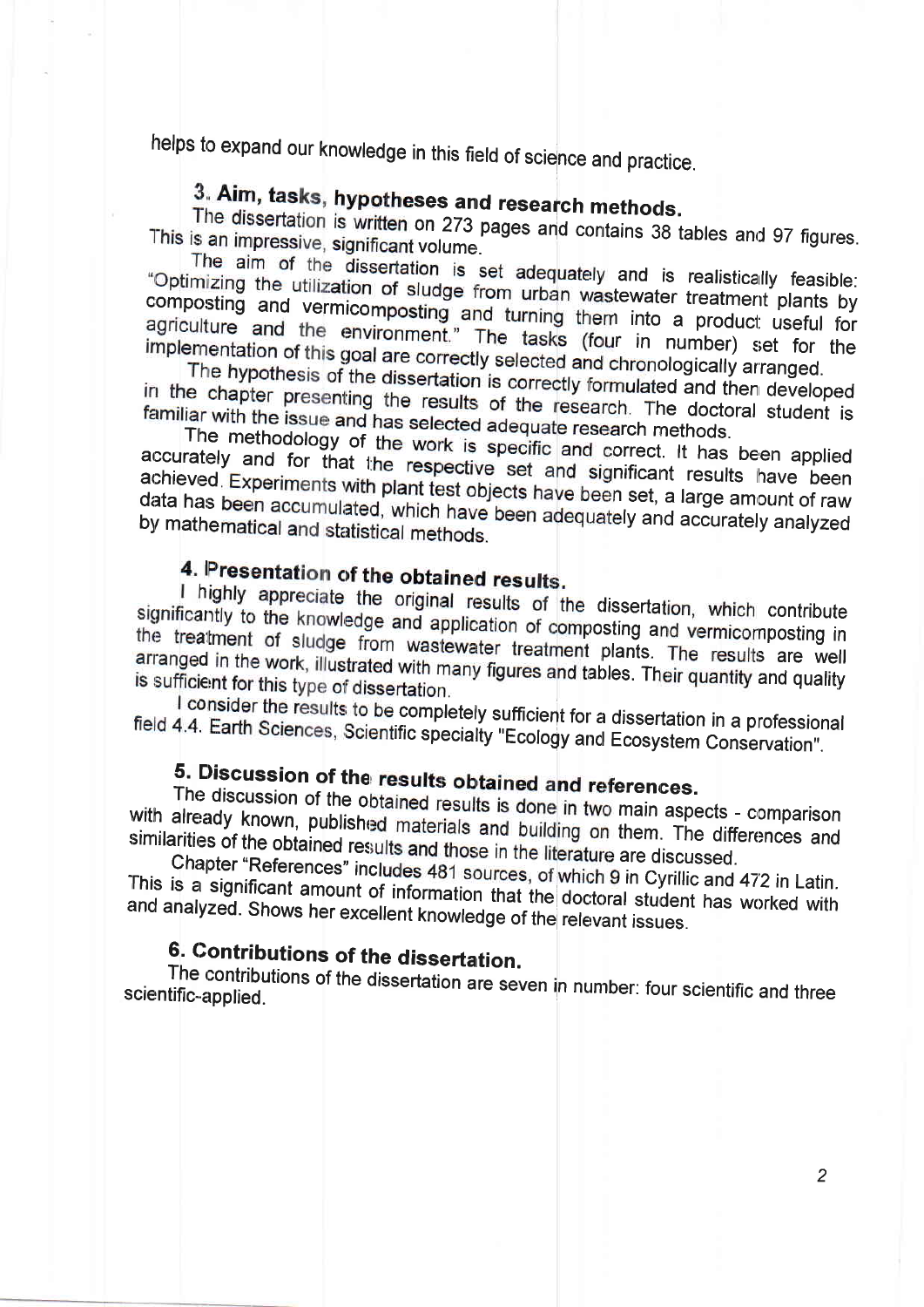### **Scientific contributions**

I appreciate the contributions of the dissertation, which are original and are in the field of environmental protection and agriculture. For the first time approaches and methodologies have been applied, others have been adapted to the respective situation:

1. For the first time in Bulgaria a complex study of the treatment of wastewater sludge by composting and vermicomposting was made.

2. Models have been prepared for utilization of wastewater sludge in agriculture, landscaping and for reclamation of disturbed terrains.

3. An approach has been established to reduce the concentration of heavy metals resulting from wastewater sludge in joint treatment, so as to obtain a final product meeting the requirements set out in the Ordinance on separate collection of biowaste and treatment of biodegradable waste from 2017.

4. A way has been established to reduce the loss of organogenic elements in the final products by returning the infiltrate to the system by dew, in sediments with low content of heavy metals.

#### **Scientific-applied contributions**

Like the scientific contributions, this type of contribution to the dissertation emphasizes its importance and significance. Again, adapting methodologies and applying new approaches, developing technologies:

1. An improvement has been made in the technology of vermicomposting, as instead of the so-called beds the use of composters has been applied.

2. The effect of the principles of the circular economy is demonstrated through the recycling of production waste and their conversion into final products compost and vermicompost applied in agriculture.

3. The composted sludge amounts to about 1050 t per year, and the obtained insitu vermicomposts meet the requirements for compost product set in the Ordinance for separate collection of biowaste and treatment of biodegradable waste from 2017 and are used as a quality complex fertilizer for maintaining green areas.

### 7. Critical notes and questions.

I have no critical remarks or questions to the PhD student.

## 8. Публикувани статии и цитирания.

The publications are sufficient in number  $(4)$  and are in accordance with the requirements of the law for development of the academic staff of the Republic of Bulgaria. They have been published in prestigious scientific journals. They clearly show the personal contribution of the PhD student and her work on the issue:

1. D. Angelova, St. Shilev, 2016. Evaluation of joint composting of sludge from WWTP and biodegradable waste from parks to meet the requirements for recovery in agriculture. Collection of reports from "Ecology and Health" June 9-10, 2016, pp. 429-434, (in Bulgarian) ISSN 2367-9530, http://hst.bg/bulgarian/

2. Angelova D., Shilev, S., Naydenov, M. 2016. Composting of sewage sludge at

3